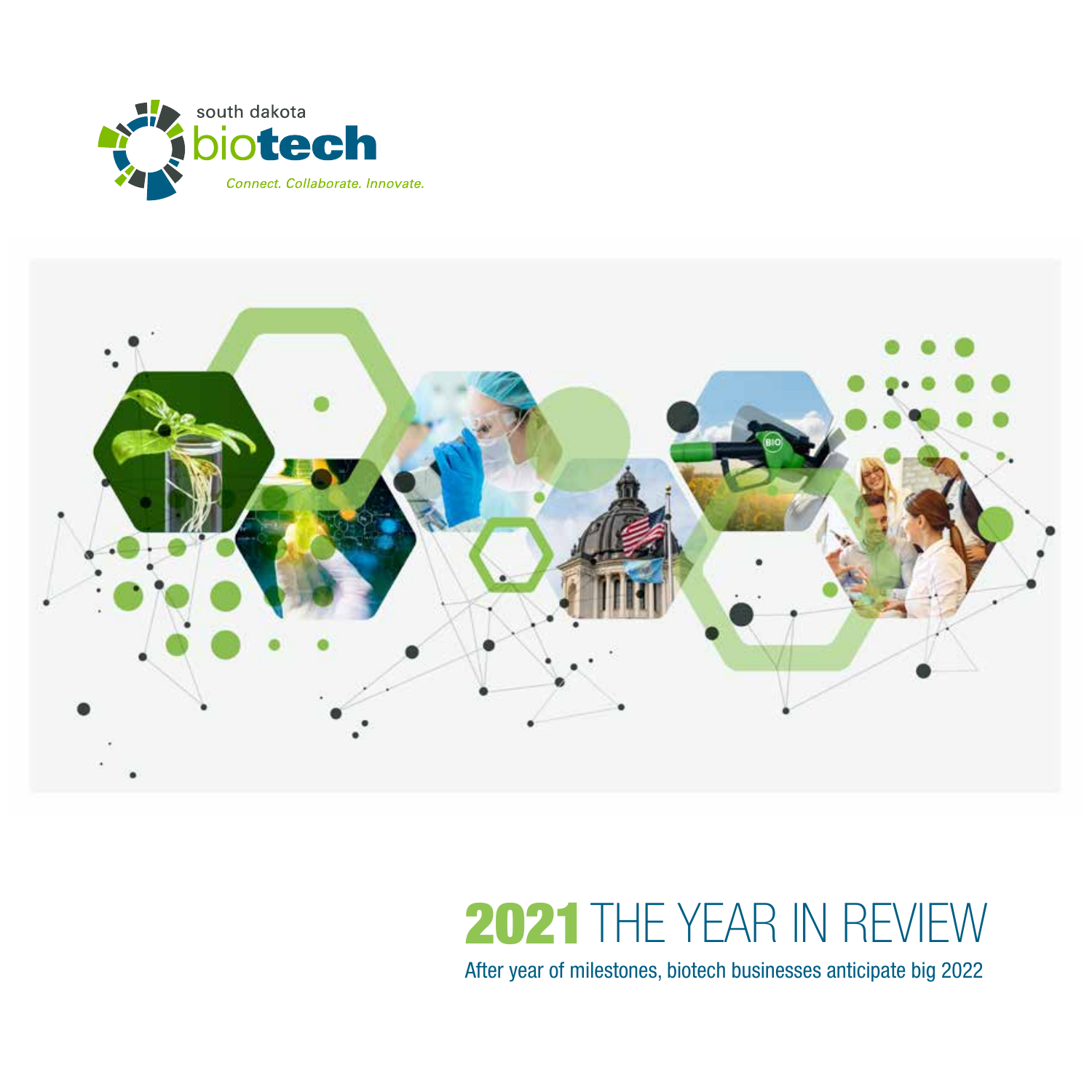## 2021THE YEAR IN REVIEW

### After year of milestones, biotech businesses anticipate big 2022

South Dakota's bioscience industry is thriving both in spite of the pandemic – and because of it.

"The last year has shown the potential we've seen in the state for bioscience growth start to be realized,"

said Joni Ekstrum, executive director of South Dakota Biotech, state affiliate of the international BIO organization.

"We saw a number of key developments within the industry, but we also are investing in the future in a big way – collaborating with other industries, supporting startups and connecting with our communities."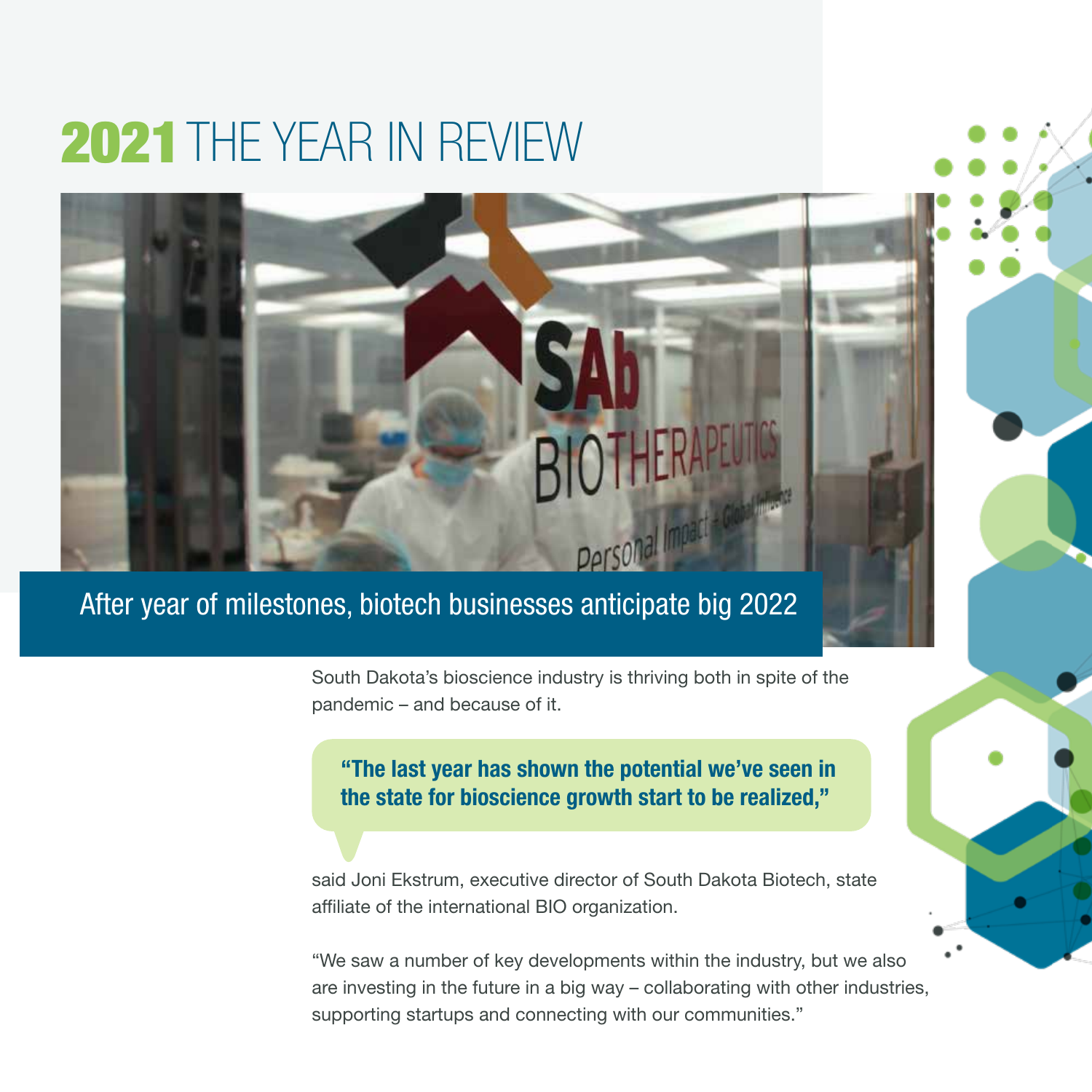

It doesn't get much bigger for a biotech startup for an IPO – usually.

"In the case of SAB Biotherapeutics, absolutely 2021 will be remembered as the year the company went public, but the year also was filled with milestones related to its biopharmaceutical products, especially SAB-185, its therapeutic for COVID-19," Ekstrum said.

Sioux Falls-based SAB Biotherapeutics began trading on the Nasdaq in late October and has experienced significant advancement with multiple therapeutics. Its novel therapeutics for COVID-19 and influenza are in various stages of clinical trials and federal funding awards since March 2020 have exceeded \$200 million.

"The bioscience industry doesn't expect to see stories like this coming out of South Dakota, so the role SAB is playing to advance the industry here can't be overstated," Ekstrum said.

#### "We anticipate 2022 will be a year that continues to show the promise of this game-changing company."

Energy innovator POET also had a year of milestones, including its first solar farm, now helping power the company's Sioux Falls headquarters.

It serves as an example of the types of solar projects POET can help construct for others, the company said.

POET also released its inaugural sustainability report, pledging to transition its bioprocessing facilities to carbon neutrality by 2050.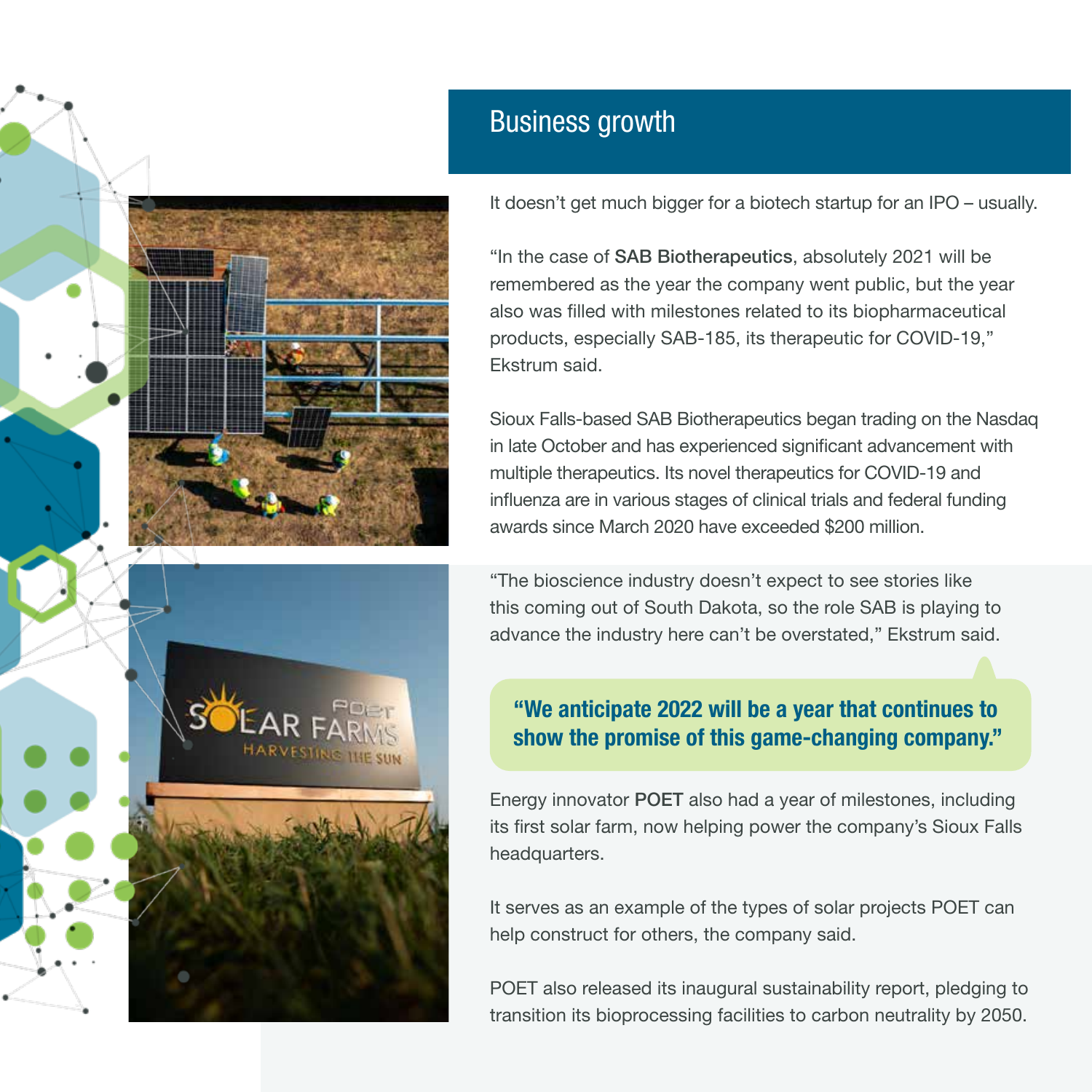### Supporting innovation



South Dakota Biotech begins 2022 in a strong position to help advance the industry statewide.

Thanks to an SBA grant awarded in 2021, the association is able to hold everything from startup boot camps to regional summit, focused on connecting biotech businesses at all stages of growth with the resources they need.

"We're interested in helping advance the work being done at a very grassroots level by injecting these additional resources,"

Ekstrum said. "We're particularly interested in increasing diversity among our entrepreneurs, and this grant funding will allow us to tap the potential we know exists in South Dakota."

South Dakota Biotech also increasingly is working with the manufacturing industry to explore opportunities for collaboration.

"The pandemic has led to a greater interest in domestic manufacturing, and healthcare-related manufacturing already was a growth opportunity," Ekstrum said. "South Dakota is strong in this sector and we see a lot of possibilities to connect the bioscience community with the manufacturing resources they need."

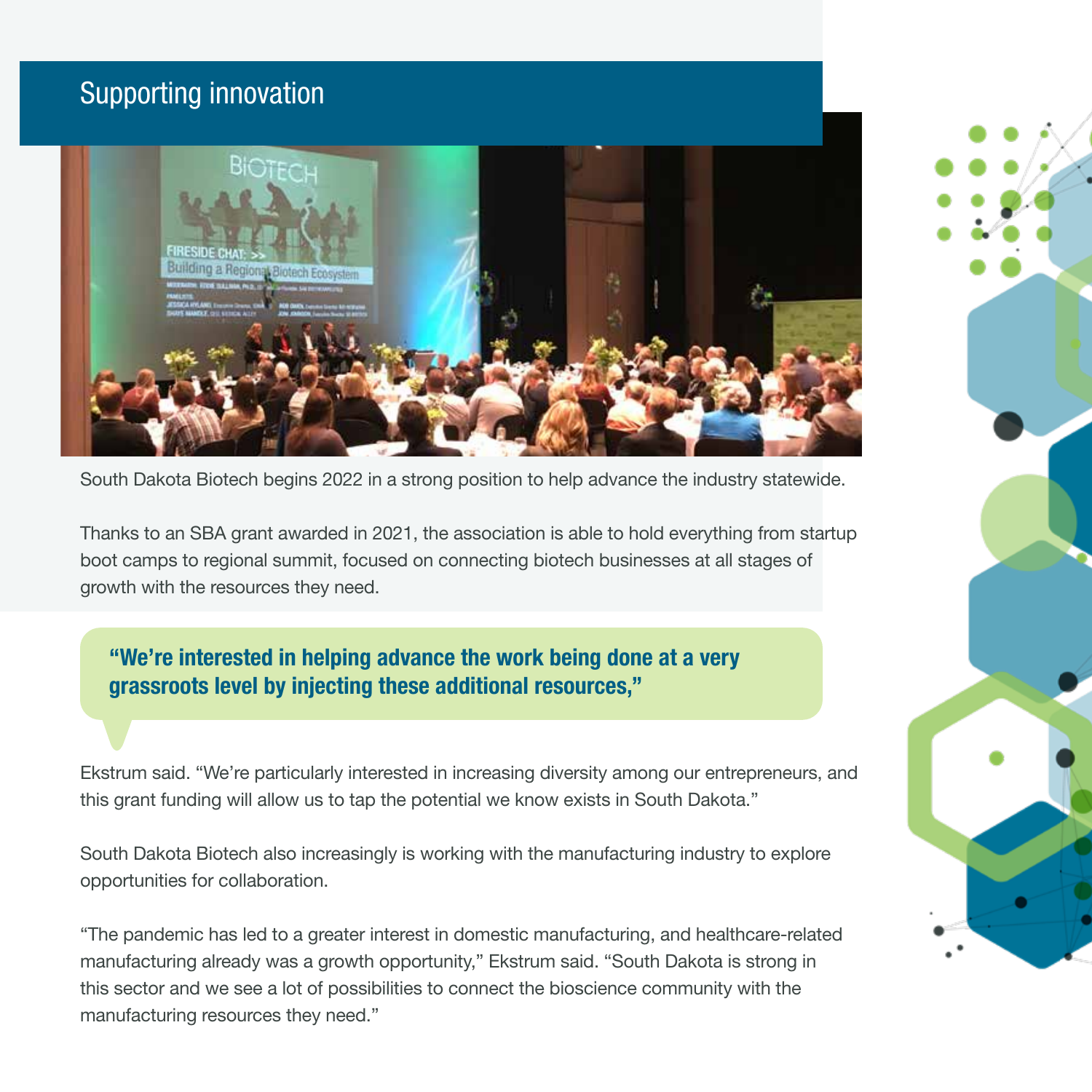



#### Adding resources

Biotech entrepreneurs also are able to access growing resources statewide.

In Rapid City, a new accelerator building is designed to blend startup office space with community resources.

"We're excited to see biotech grow on the west side of the state, particularly given the fantastic work being done at School of Mines that's already translated to startups in other sectors," Ekstrum said. "The affordable space, including the potential for wet labs, is going to be attractive to biotech tenants."

And within South Dakota Biotech, members and prospective members now have an additional resource in Shannon Van Buskirk, who joined the team as member relations specialist in late 2021.

You'll see her hit the ground running this year, including organizing events, learning opportunities and ways to get the word out about the momentum the biotech industry is experiencing.

"Our membership is growing, but so is our industry, so we know there are many companies that still can benefit from connecting to us or becoming more involved,"

Ekstrum said. "We look forward to meeting many of them in the months ahead."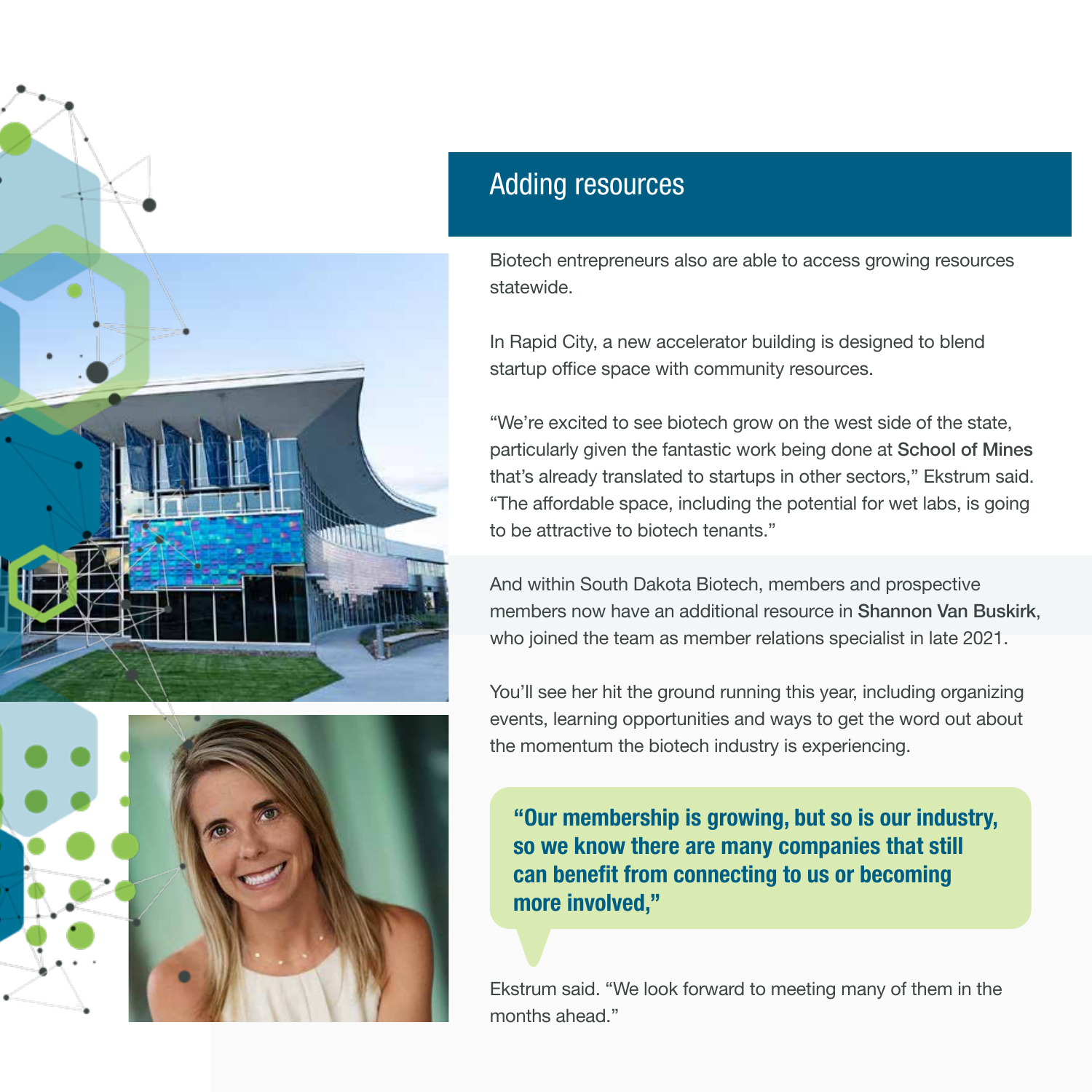#### Impact of biotech and lifesciences on South Dakota



Source: TEConomy Partners analysis of Bureau of Labor Statistics, QCEW data; enhanced file from IMPLAN. Note: U.S. totals include Puerto Rioo.

South Dakota's biotechnology workers are Healing, Fueling and Feeding the world.

South Dakota's bioscience industry is helping diversify and grow the U.S.economy. American bioscience innovation in health, energy and agriculture is creating high-skill, high-wage jobs, driving economic growth and helping to improve the quality of life for Americans from coast to caost.

HEALING: Since 1982, biotechnology drugs and vaccines have helped improve the quality of life for more than 250 million patients living with debilitating diseases such as cancer, diabetes and HIV/AIDS.

FEEDING: Agricultural biotechnology benefits farmers, consumers and the environment by increasing crop yields and farm income, decreasing pesticide applications, increasing environmental sustainability and enhancing the nutritional profile of many foods – while also spurring America's economy.

FUELING: Industrial and environmental biotechnology companies are developing technologies to reduce waste, improve industrial processes and reduce our reliance on foreign sources of energy. Successful commercialization of cellulosic biofuels and renewable chemicals has created more than 8,000 new jobs since 2014.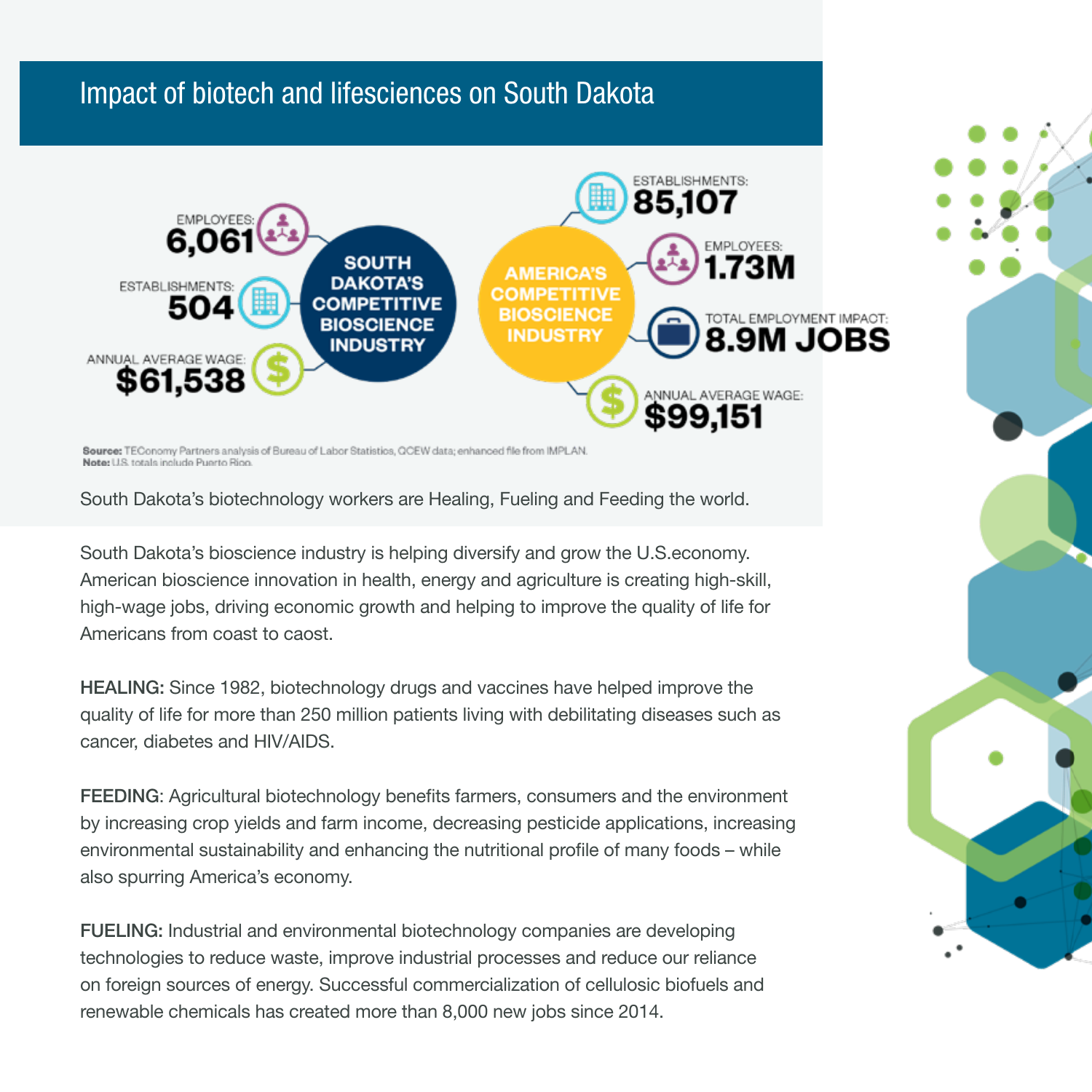#### Bio and Life Sciences Industry in South Dakota



In South Dakota, 6,356 individuals graduated within the last five years from the public university system with a degree that positions them to work in bioscience.



#### GRADUATES

Approximately 50% of South Dakota students graduating in bioscience fields are staying in South Dakota. Continued growth in the industry is an opportunity to retain up to 3,000 additional workers.



BIO DEGREES 19% of South Dakota public university graduates earn a degree in the biosciences.





- **Medical Device & Equipment**
- Bio-Related Distribution
- Research, Testing & Medical Labs
- Drugs & Phamaceuticals

Representing a South Dakota specific supplement to the national CSBI/TEConomy Life Sciences Workforce Trends report and summary information on industry job postings for South Dakota.

*The data represent the latest four years of unique (non-duplicative) job postings across the life sciences industry and its five major subsectors—agricultural feedstock and industrial biosciences; bioscience-related distribution; drugs and pharmaceuticals; medical devices and equipment; research, testing, and medical laboratories. From January 2017 through December 2020, South Dakota life sciences companies posted a total of 4,038 unique job opportunities.*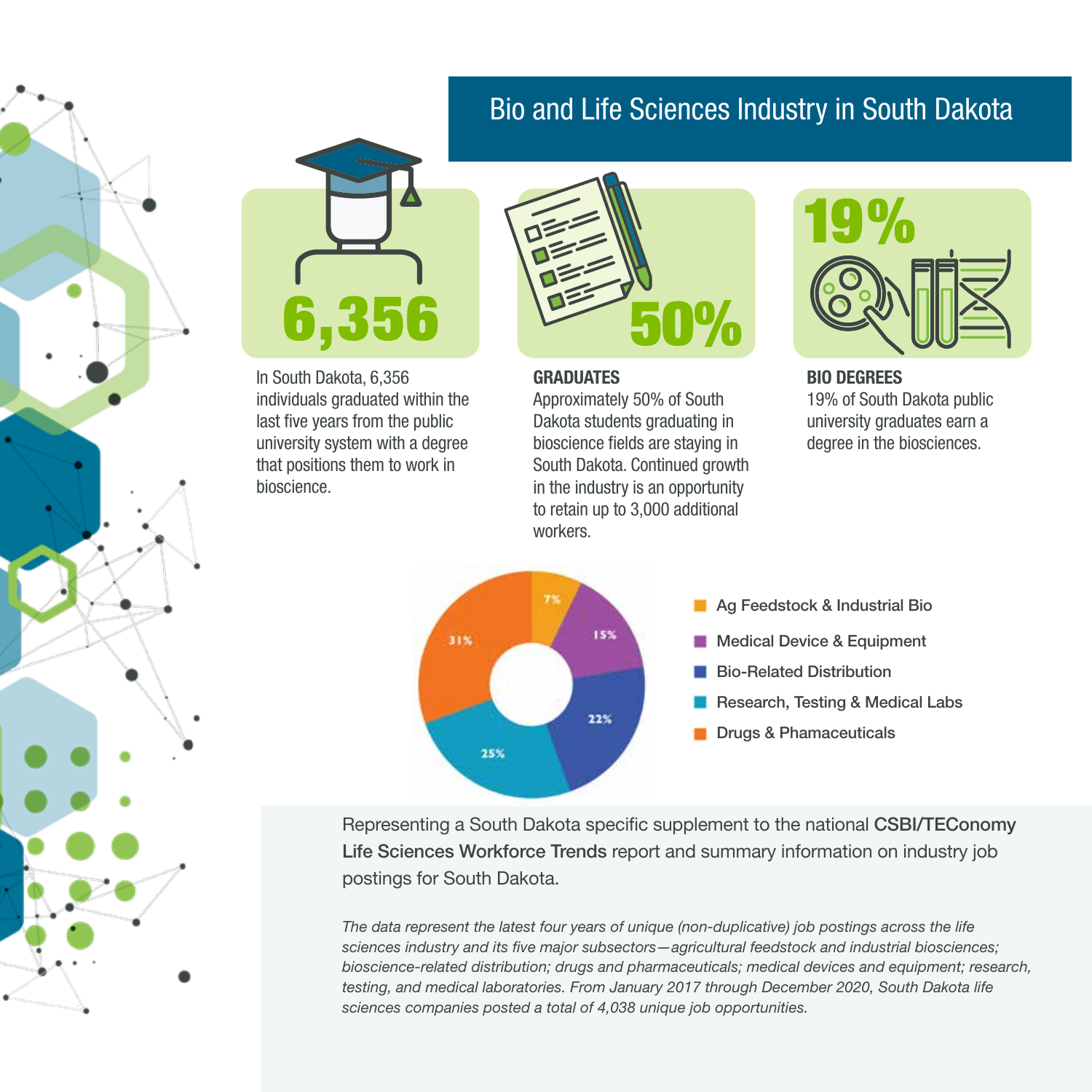### Member supported, delivering direct savings



South Dakota Biotech members benefit from multiple opportunities for savings that directly impacts their work in the field.

**Fisher** scientific

Sum of Savings Off List:

\$10.2M

Thanks to an agreement with Fisher Scientific, South Dakota Biotech members received more than \$10.2 million in savings off list price in 2021 for a huge range of laboratory equipment and related items.

Those can include everything from gloves to glassware, lab coats to chemicals and major pieces of equipment.

Members also saved more than \$188,000 in freight costs related to their Fisher orders thanks to this valuable program.

"There are significant costs to research and development before innovations can ever come to market, and this program helps absorb some of those costs," Ekstrum said.

"And to make this opportunity even more beneficial, Fisher

Freight Savings: **88K** 



Cost Saving Programs

\$2.8M